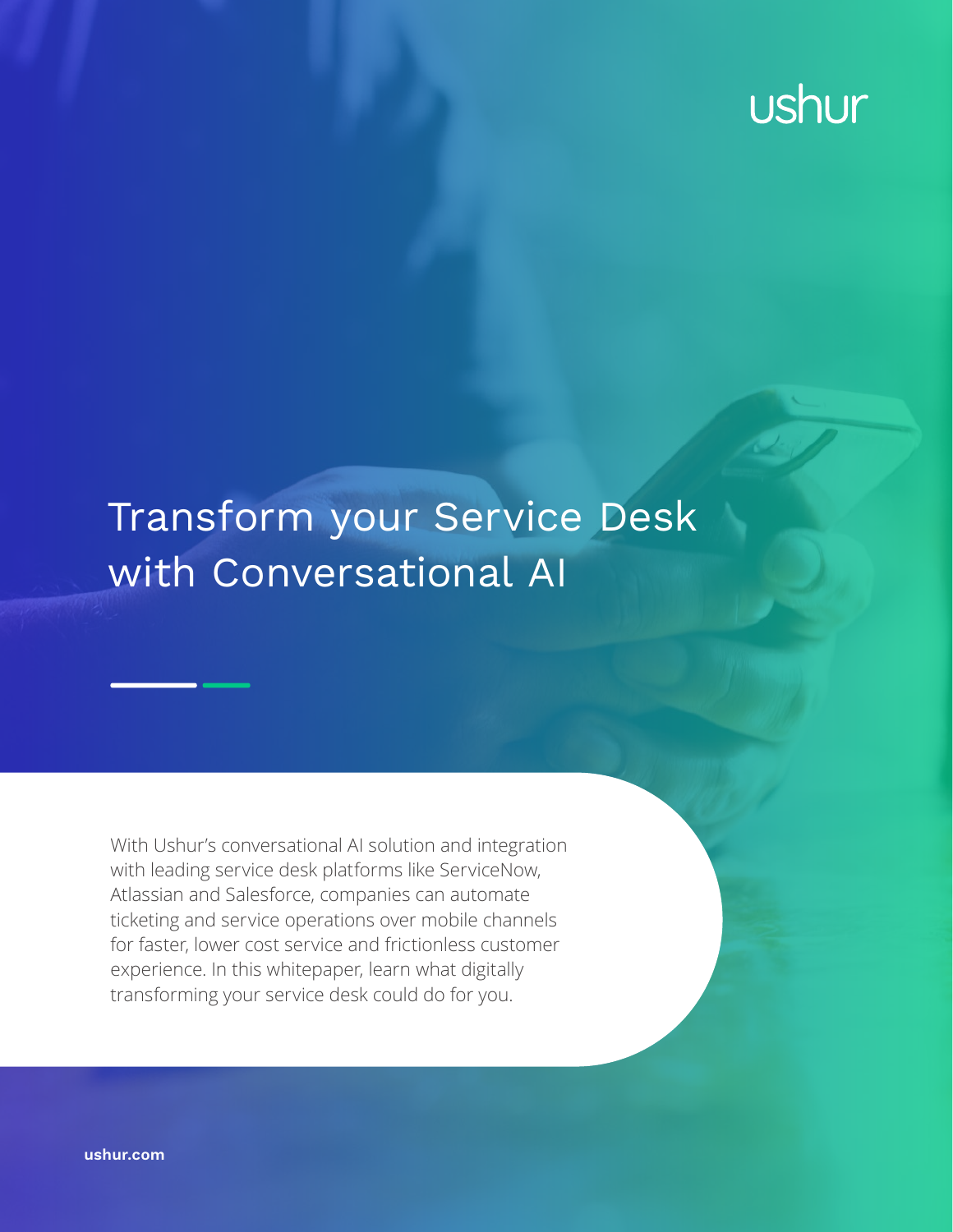

## The Problem of the Legacy Service Desk

For many large companies with thousands of employees and customers around the world in different environments, the frictionless adoption of IT, HR, and Customer Support platforms can be a distant dream. Service Desk Platforms such as these require cumbersome logins, download and often require a computer at a desk. In a digital-first world, this does not work for today's internal and external customers who not only expect instant service, but also have an attention span that is shrinking every day.

## **Enter Ushur.**

The bridge connecting customers and employees to IT, HR, and support professionals through the mobile, digital channels people prefer.

|  |  | $\bullet\bullet\bullet$           |
|--|--|-----------------------------------|
|  |  | Servicenow salesforce A ATLASSIAN |
|  |  |                                   |
|  |  |                                   |
|  |  |                                   |
|  |  |                                   |

An automated service desk solution like Ushur helps retail, insurance, technology, logistics, and transportation businesses with distributed workforces and global customers realize cost savings and delight customers.

## ushur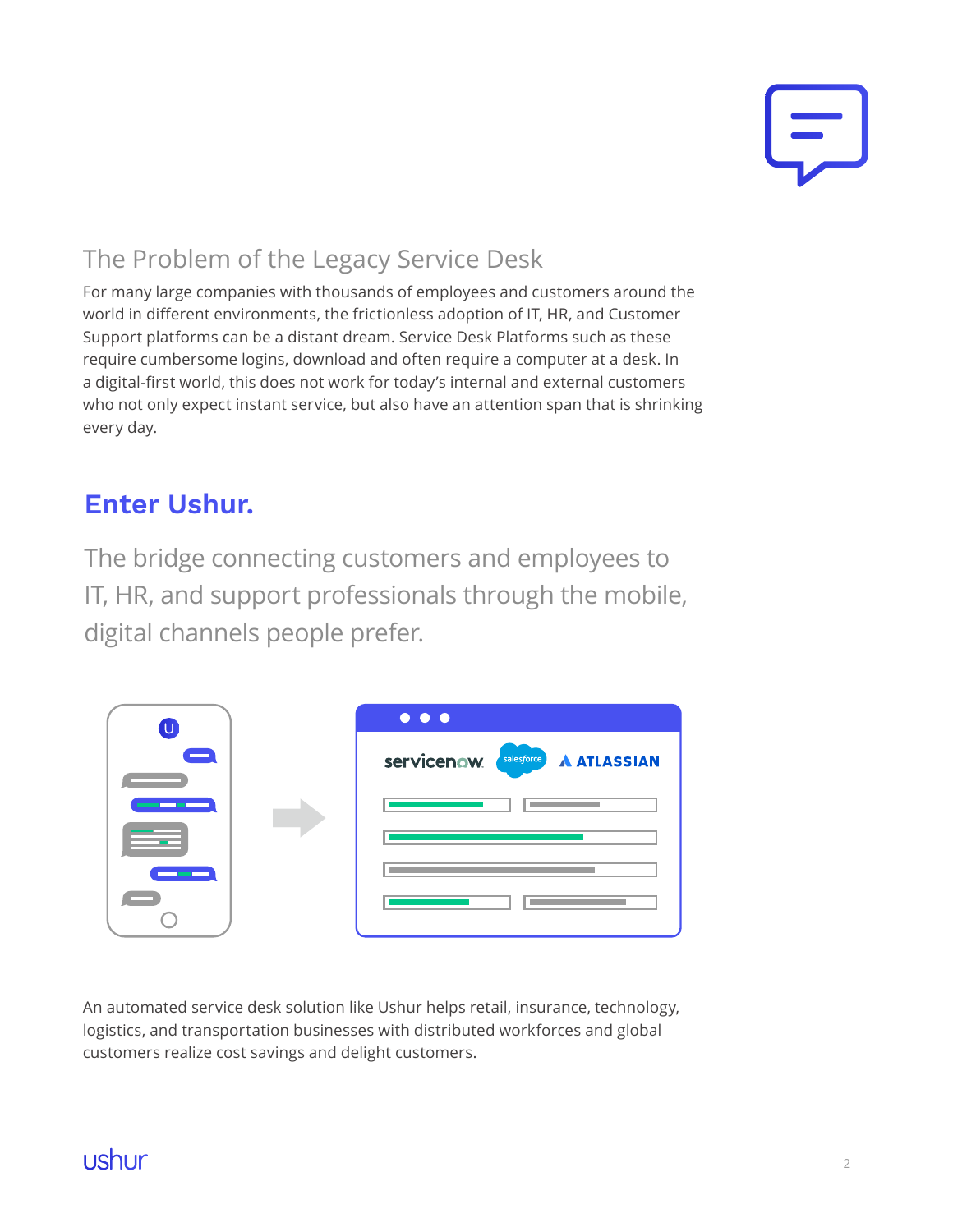## Ushur for Service Desk Automation Solution

Ushur offers customers a comprehensive conversational AI solution to power **IT Service Desk**, **HR Service Desk**, and **Customer Support** operations with automated, two-way texting. Create incidents, approvals, resolutions within your Service Desk platforms like ServiceNow without needing to login - using a simple text message.

Streamline help-desk operations and reach customers and employees who have a harder time logging into a desk application or mobile app - those without desks, those on the go or those with limited tech expertise. Mobile messaging creates endless possibilities.

## What is Conversational AI?

Conversational AI utilizes real-time natural language understanding to provide automated intelligent communication between humans and machines. As customer expectations for fast, efficient service rise in this digital-first world, it's imperative that companies provide instant and mobile channels of engagement. Enterprises are deploying Conversational AI to automate a variety of interactions along the customer journey including onboarding, up-selling/cross selling, billing, customer support, and service desk.

Ushur's Language Intelligence Services Architecture (LISA) is the AI engine that drives the platform's Natural Language Processing (NLP) and machine learning infrastructure. LISA enables seamless building, deployment and operationalization of Machine Learning models at scale. It powers our bots to do three things: understand the meaning of bodies of textual information, take action when necessary, and continue the journey across channels including SMS, email, Ushur's Invisible App, voice, and web.



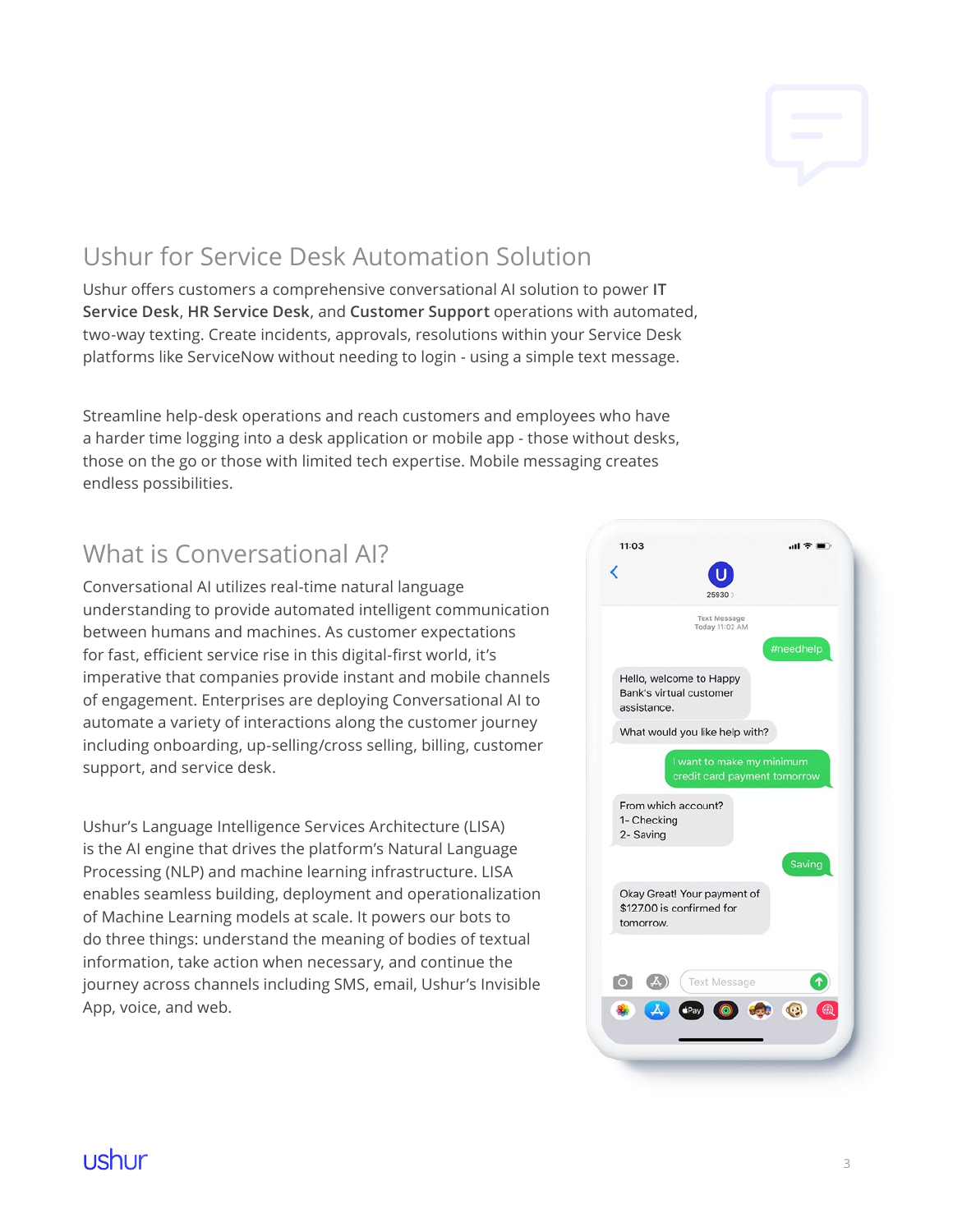## How Automated Service Desk Works

Ushur's automated service desk can do a number of things to transform your customer support operations:

#### **Inbound Engagements:**

Customers and employees can text for support on their issues and Ushur can automatically create a ticket in the service desk application, enter all relevant information and auto-respond to **Inbound Engage**<br>Customers and e<br>text for support c<br>and Ushur can au<br>create a ticket in<br>application, enter<br>information and<br>the inquiry. the inquiry.

**Outbound Engagements:** Ushur can then update customers on the status of their tickets through triggers driven by status changes in the backend. If more information is needed to complete the service process, Ushur can make outbound **Outbound Engagemer**<br>can then update custor<br>the status of their ticke<br>triggers driven by statu<br>in the backend. If more<br>is needed to complete t<br>process, Ushur can mal<br>requests to the custom requests to the customer.

**Integrations:** Because of integrations with leading service desk applications like ServiceNow and Atlassian, Ushur aggregates and logs all of the interactions into the service desk application, **without the customer having to ever log in**. The bot also **makes the appropriate state changes** to the incident in the Service Desk backend for audit, compliance and reporting purposes. **Integrations:** Because<br>with leading service de<br>like ServiceNow and At<br>Ushur aggregates and<br>interactions into the se<br>application, without th<br>having to ever log in.<br>also makes the approp<br>changes to the incider

## Major Features

#### **COMPLETELY MOBILE SOLUTION**

No logins, no desktop instances needed. With Ushur, companies can turn their incident management workflows into painless, simple text messages.

#### **OFF THE SHELF AND CUSTOMIZABLE**

Ushur Resolutions for ServiceNow is installed directly into your ServiceNow instance, and can be used immediately. Ushur provides tools and services to modify the pre-configured bot behavior based on specific needs. For example, you can specify different bot behaviors depending on whether you are interacting with internal employees or external customers.

#### **DASHBOARDS AND ANALYTICS**

Ushur's dashboards and analytics provide insights into customer and user patterns including service desk performance, customer satisfaction score, NPS and other critical business insights that drive KPIs for enterprises.

#### **EXTENSIVE INTEGRATION**

All interactions are logged back into service desk instance for historical record and to eliminate manual data entry.



## ushur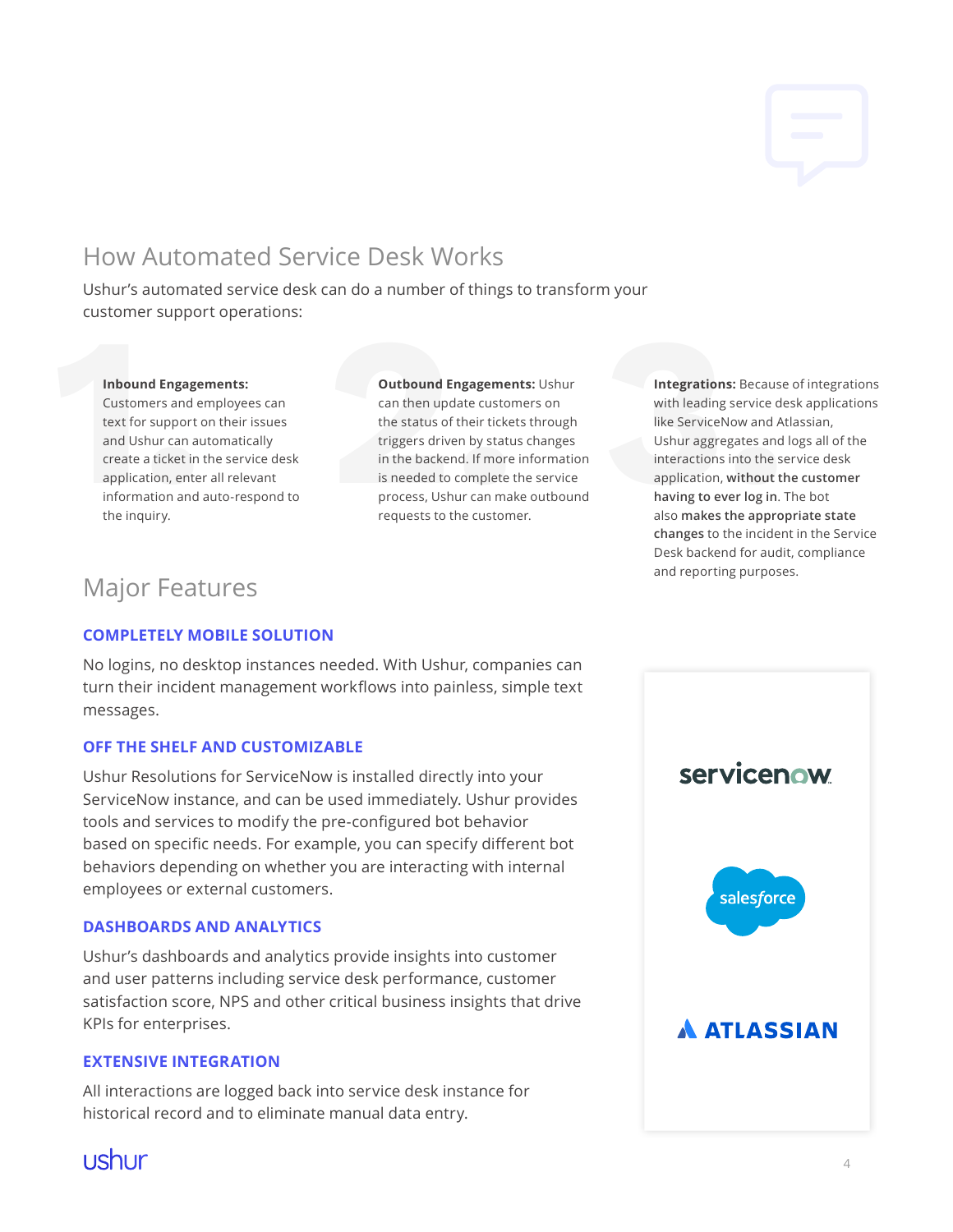Ushur takes care of automating all routine service requests so that your customer service reps can focus on the most high value interactions. With an automated service desk solution, customers get faster, better service at a lower cost to the enterprise.

## The Benefits



**LOWER VOLUME**  of incidents and repeat calls/emails driving down overall support costs



**AUTOMATE HR & IT**  questions, freeing up teams to focus on strategic business



**FASTER**  incident closure time, approvals, and resolutions.

Interested in seeing for yourself? [Visit ushur.com to schedule a demo today.](http://ushur.com/request-a-demo)

ushur